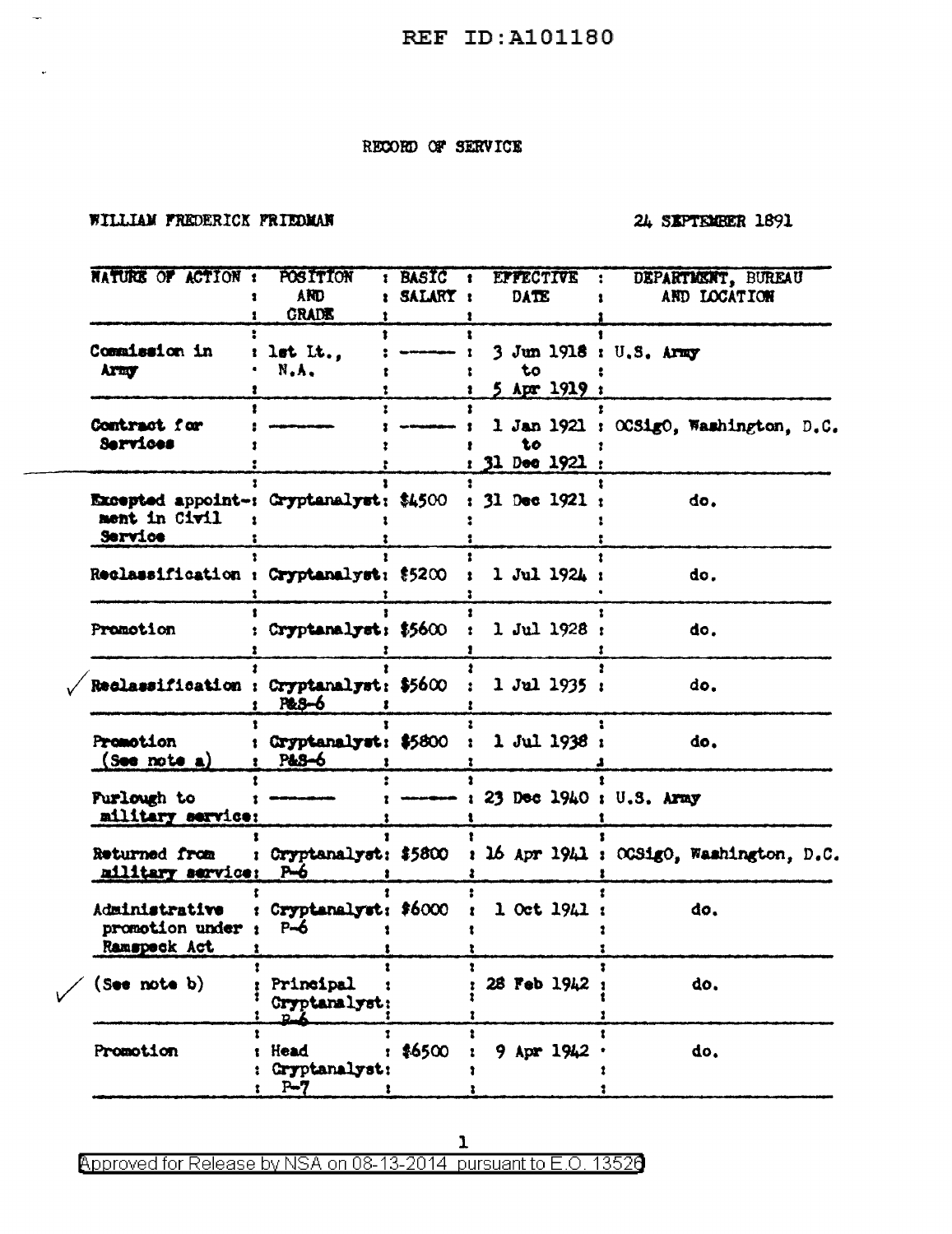|       |  | 3 . Call |  |                  | . . |  |  |
|-------|--|----------|--|------------------|-----|--|--|
| and i |  |          |  | REF JDA ALOJ 180 |     |  |  |
|       |  |          |  |                  |     |  |  |
|       |  |          |  |                  |     |  |  |
|       |  |          |  |                  |     |  |  |
|       |  |          |  |                  |     |  |  |
|       |  |          |  |                  |     |  |  |
|       |  |          |  |                  |     |  |  |
|       |  |          |  |                  |     |  |  |
|       |  |          |  |                  |     |  |  |
|       |  |          |  |                  |     |  |  |

 $\frac{1}{2}$ 

 $\ddot{\phantom{0}}$ 

 $\ddot{\cdot}$ 

andron<br>List

| ADDRESS AND TILEPHONE No. 424 No. Geo. Mason Drive, Arl.<br><b>DRAFT STATUS</b><br>PHYSICAL LIMITATIONS (From H'D Form 81)<br>1823 Que St., NH, Washington 9, D. C.<br>$-$ Phones $ H0$ $ 6810$<br>CHANGE:<br>CHANGE:Also: renwick, b.d. - Incianhead 3154<br><b>EMERGENCY AUDRESSEE (Name and address)</b><br><b>RELATIONSHIP</b><br><b>THE SPLANNE NA</b><br>Wife<br>Mrs. Elizabeth S. Friedman, same address as above<br>SERVICE RECORD<br><b>EFFECTIVE DATE</b><br><b>PORTION TITLE, GRADE AND STEP</b><br><b>PAY RATE</b><br>NATURE OF ACTION<br>GRAANIZATION AND LOCATION<br>Cryptanalyst<br>\$4500 pa<br>$31$ Dec $21$<br>Appointment<br>1 Jan 24 Cryptanalyst<br>1 Jul 28 Cryptanalyst<br>$5200$ pa<br>Reclassified<br>5600 pa<br>Promotion<br>5600 pa<br>$7-6$<br>1 Jul 35   Cryptanalyst<br>Classified<br>$7 - 6$<br>$5800$ pa<br>26 Jul 38 Cryptanalyst<br><b>Promotion</b><br>6000 p<br>1 Oct 21 Cryptanalyst<br>4 Sep 22 Head Cryptanalyst P-7<br>24 Nov 22 Dir of Com Res P-8<br><b>Promotion</b><br>$6500$ pa<br>Change in status<br>Dir. Com Res<br>$P-8$<br>8000 pa<br>Change in status<br>Meri within-grade (2d Step) 16 Mar 44 ''<br>тг<br>П<br>$P-8$<br>$\overline{8250}$ pal<br>$\mathbf{u}^-$<br>π<br>11<br>8500 pa DCR-1<br>Pay Increase (Per) (3rd) 1 Jul 45<br>$P-8$<br>DCR-1<br>$1$ Jul 46<br>10000<br>Dir of Com Res<br>$P-8$<br>Pay Increase |                |
|--------------------------------------------------------------------------------------------------------------------------------------------------------------------------------------------------------------------------------------------------------------------------------------------------------------------------------------------------------------------------------------------------------------------------------------------------------------------------------------------------------------------------------------------------------------------------------------------------------------------------------------------------------------------------------------------------------------------------------------------------------------------------------------------------------------------------------------------------------------------------------------------------------------------------------------------------------------------------------------------------------------------------------------------------------------------------------------------------------------------------------------------------------------------------------------------------------------------------------------------------------------------------------------------------------------------------------------------------------------------------|----------------|
|                                                                                                                                                                                                                                                                                                                                                                                                                                                                                                                                                                                                                                                                                                                                                                                                                                                                                                                                                                                                                                                                                                                                                                                                                                                                                                                                                                          |                |
|                                                                                                                                                                                                                                                                                                                                                                                                                                                                                                                                                                                                                                                                                                                                                                                                                                                                                                                                                                                                                                                                                                                                                                                                                                                                                                                                                                          |                |
|                                                                                                                                                                                                                                                                                                                                                                                                                                                                                                                                                                                                                                                                                                                                                                                                                                                                                                                                                                                                                                                                                                                                                                                                                                                                                                                                                                          |                |
|                                                                                                                                                                                                                                                                                                                                                                                                                                                                                                                                                                                                                                                                                                                                                                                                                                                                                                                                                                                                                                                                                                                                                                                                                                                                                                                                                                          | <b>HO-6620</b> |
|                                                                                                                                                                                                                                                                                                                                                                                                                                                                                                                                                                                                                                                                                                                                                                                                                                                                                                                                                                                                                                                                                                                                                                                                                                                                                                                                                                          |                |
|                                                                                                                                                                                                                                                                                                                                                                                                                                                                                                                                                                                                                                                                                                                                                                                                                                                                                                                                                                                                                                                                                                                                                                                                                                                                                                                                                                          |                |
|                                                                                                                                                                                                                                                                                                                                                                                                                                                                                                                                                                                                                                                                                                                                                                                                                                                                                                                                                                                                                                                                                                                                                                                                                                                                                                                                                                          |                |
|                                                                                                                                                                                                                                                                                                                                                                                                                                                                                                                                                                                                                                                                                                                                                                                                                                                                                                                                                                                                                                                                                                                                                                                                                                                                                                                                                                          |                |
|                                                                                                                                                                                                                                                                                                                                                                                                                                                                                                                                                                                                                                                                                                                                                                                                                                                                                                                                                                                                                                                                                                                                                                                                                                                                                                                                                                          |                |
|                                                                                                                                                                                                                                                                                                                                                                                                                                                                                                                                                                                                                                                                                                                                                                                                                                                                                                                                                                                                                                                                                                                                                                                                                                                                                                                                                                          |                |
|                                                                                                                                                                                                                                                                                                                                                                                                                                                                                                                                                                                                                                                                                                                                                                                                                                                                                                                                                                                                                                                                                                                                                                                                                                                                                                                                                                          |                |
|                                                                                                                                                                                                                                                                                                                                                                                                                                                                                                                                                                                                                                                                                                                                                                                                                                                                                                                                                                                                                                                                                                                                                                                                                                                                                                                                                                          |                |
|                                                                                                                                                                                                                                                                                                                                                                                                                                                                                                                                                                                                                                                                                                                                                                                                                                                                                                                                                                                                                                                                                                                                                                                                                                                                                                                                                                          |                |
|                                                                                                                                                                                                                                                                                                                                                                                                                                                                                                                                                                                                                                                                                                                                                                                                                                                                                                                                                                                                                                                                                                                                                                                                                                                                                                                                                                          |                |
|                                                                                                                                                                                                                                                                                                                                                                                                                                                                                                                                                                                                                                                                                                                                                                                                                                                                                                                                                                                                                                                                                                                                                                                                                                                                                                                                                                          |                |
|                                                                                                                                                                                                                                                                                                                                                                                                                                                                                                                                                                                                                                                                                                                                                                                                                                                                                                                                                                                                                                                                                                                                                                                                                                                                                                                                                                          |                |
|                                                                                                                                                                                                                                                                                                                                                                                                                                                                                                                                                                                                                                                                                                                                                                                                                                                                                                                                                                                                                                                                                                                                                                                                                                                                                                                                                                          |                |
| Conv. to Excepted Appt. 7 May 47 Ch of Commun: Res. P-8<br><b>0000 pa</b>                                                                                                                                                                                                                                                                                                                                                                                                                                                                                                                                                                                                                                                                                                                                                                                                                                                                                                                                                                                                                                                                                                                                                                                                                                                                                                |                |
| 6 Aug. 47 Chief, Cean. Research, P-8. Vasce p.<br>Excepted Applietment                                                                                                                                                                                                                                                                                                                                                                                                                                                                                                                                                                                                                                                                                                                                                                                                                                                                                                                                                                                                                                                                                                                                                                                                                                                                                                   |                |
| $11$ Jule<br>New Salary                                                                                                                                                                                                                                                                                                                                                                                                                                                                                                                                                                                                                                                                                                                                                                                                                                                                                                                                                                                                                                                                                                                                                                                                                                                                                                                                                  | ke Can. Rea    |
| <b>WD MAH 80</b><br><b>EMPLOYEE RECORD CARD</b><br>(FOR USE BY OPERATING OFFICIALS)                                                                                                                                                                                                                                                                                                                                                                                                                                                                                                                                                                                                                                                                                                                                                                                                                                                                                                                                                                                                                                                                                                                                                                                                                                                                                      |                |
|                                                                                                                                                                                                                                                                                                                                                                                                                                                                                                                                                                                                                                                                                                                                                                                                                                                                                                                                                                                                                                                                                                                                                                                                                                                                                                                                                                          |                |
|                                                                                                                                                                                                                                                                                                                                                                                                                                                                                                                                                                                                                                                                                                                                                                                                                                                                                                                                                                                                                                                                                                                                                                                                                                                                                                                                                                          |                |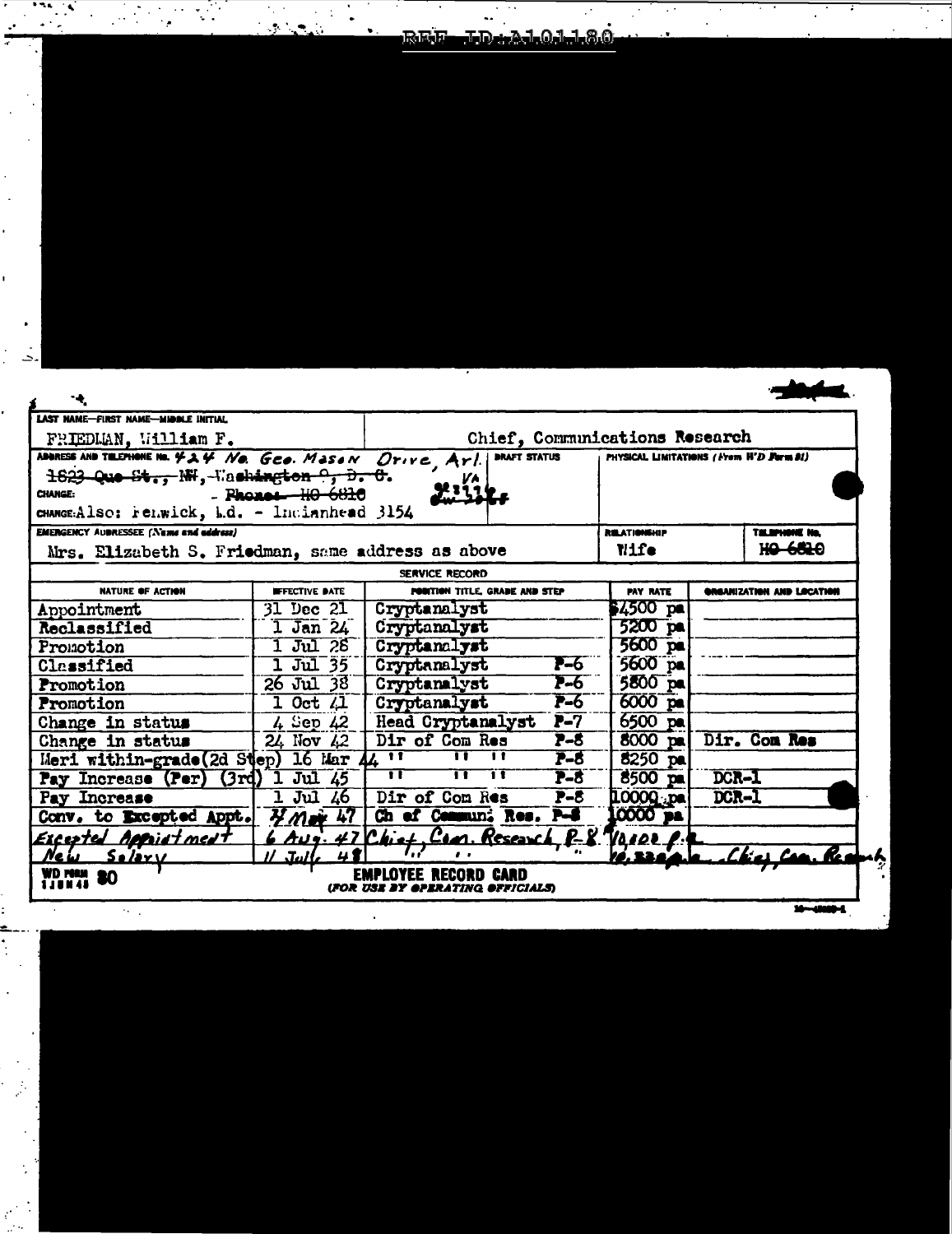|  | 222<br>$\mathbf{u}$ . | REE LD Add Od 180 |  |
|--|-----------------------|-------------------|--|
|  |                       |                   |  |
|  |                       |                   |  |
|  |                       |                   |  |
|  |                       |                   |  |
|  |                       |                   |  |
|  |                       |                   |  |
|  |                       |                   |  |
|  |                       |                   |  |

|                                                                                                                                                                                                                                                                                                     |             | EFFICIENCY RATINGS |                  |      |               |            | <b>IN-BERVICE TRAINING</b>                                                        |  |  |  |
|-----------------------------------------------------------------------------------------------------------------------------------------------------------------------------------------------------------------------------------------------------------------------------------------------------|-------------|--------------------|------------------|------|---------------|------------|-----------------------------------------------------------------------------------|--|--|--|
| <b>DATE</b>                                                                                                                                                                                                                                                                                         | <b>TYPE</b> | <b>MTM</b>         | <b>BATE</b>      | TYPE | <b>BATTER</b> | <b>MTE</b> | يرقي بع                                                                           |  |  |  |
| 3/31/42                                                                                                                                                                                                                                                                                             | <b>Reg</b>  | <b>Exc</b>         | $ 12 - 27 - 19 $ | Rec  | لمعو          |            |                                                                                   |  |  |  |
| 3/31/43                                                                                                                                                                                                                                                                                             | <b>Reg</b>  |                    | Exe $12/29/50$   |      | Satid         |            |                                                                                   |  |  |  |
| 3/31/44                                                                                                                                                                                                                                                                                             | Reg         | <b>Ixc</b>         |                  |      |               |            |                                                                                   |  |  |  |
| 3/31/45                                                                                                                                                                                                                                                                                             | Reg         | Exc                |                  |      |               |            |                                                                                   |  |  |  |
|                                                                                                                                                                                                                                                                                                     |             |                    |                  |      |               |            |                                                                                   |  |  |  |
| <u>s (s /47 </u>                                                                                                                                                                                                                                                                                    | <u>Pes.</u> | €x.                |                  |      |               |            |                                                                                   |  |  |  |
| <u>Man bl</u>                                                                                                                                                                                                                                                                                       | LL.         | r.                 |                  |      |               |            |                                                                                   |  |  |  |
|                                                                                                                                                                                                                                                                                                     |             | lu.                |                  |      |               |            |                                                                                   |  |  |  |
|                                                                                                                                                                                                                                                                                                     |             |                    |                  |      |               |            |                                                                                   |  |  |  |
|                                                                                                                                                                                                                                                                                                     |             |                    |                  |      |               |            |                                                                                   |  |  |  |
| $17$ and $10$<br>OFSRATTIG OFFICIAL'S NOTES (Include unafficial contuntions, and other notes as regulred)<br><b>ali 4</b><br>War Dept. Award Ed. approved within-grade for superior accemplishment (based en<br>Medal for Merit Award). Since employee is making the maximum salary, requested that |             |                    |                  |      |               |            |                                                                                   |  |  |  |
|                                                                                                                                                                                                                                                                                                     |             |                    |                  |      |               |            | within-grade approval be held until such time as Cengress lifts \$10,000 eeiling. |  |  |  |

 $/a$ / M.E.Com

 $\mathcal{L}_{\text{max}}$  and  $\mathcal{L}_{\text{max}}$ 

 $\ddot{\phantom{1}}$ 

ý

 $\bullet$ 

 $16 - 4000 - 1$  $9.8.1$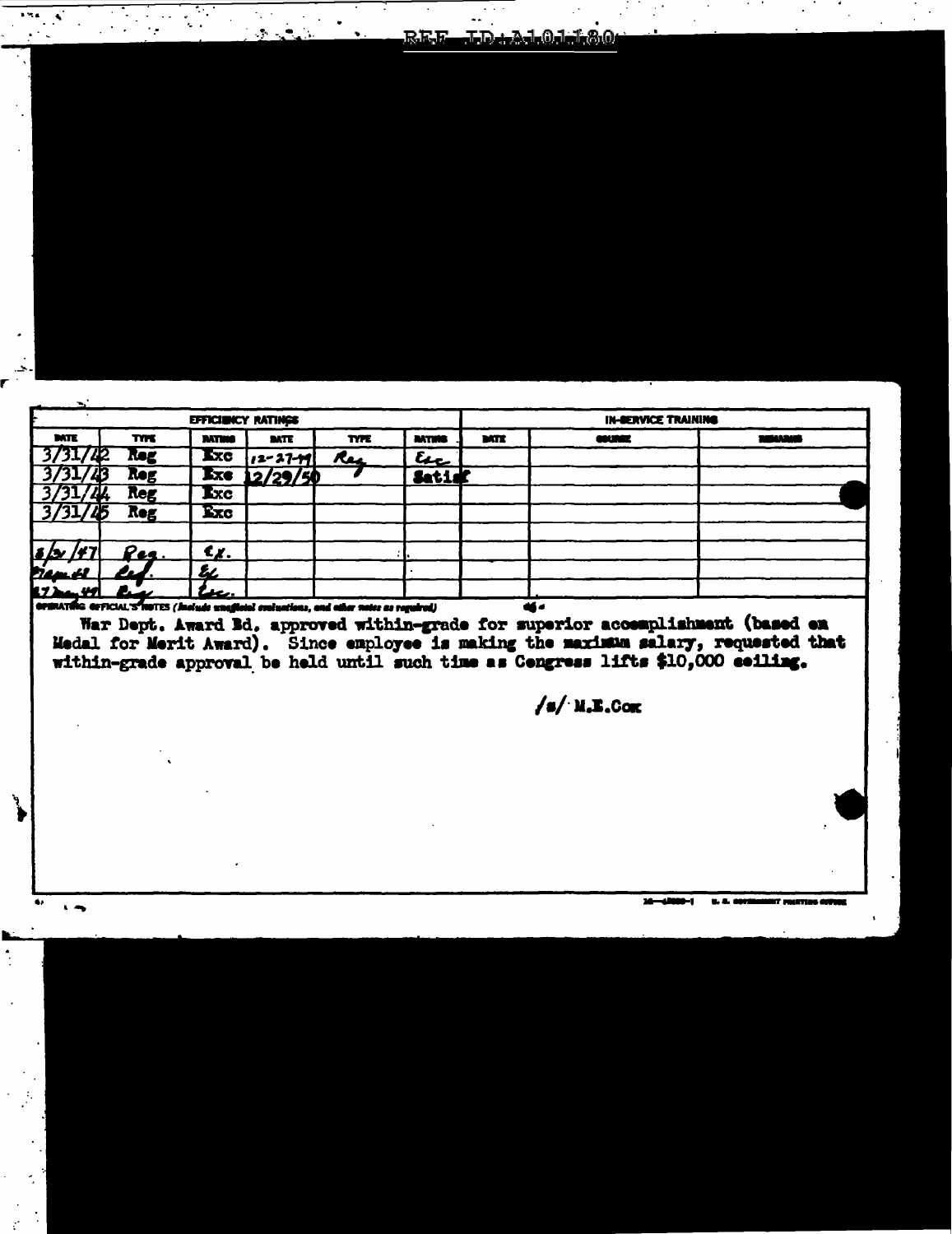# RECORD OF SERVICE<br>CONT'D

# WILLIAM FREDERICK FRIEDMAN

# 24 SEPTEMBER 1891

|                 | NATURE OF ACTION :                                                          | <b>POSITION</b><br><b>AND</b><br><b>GRADE</b>          | BASIC :<br>SALARY: | <b>EFFECTIVE</b><br>1<br><b>DATE</b>                   | DEPARTMENT, BUREAU<br>AND LOCATION                                    |
|-----------------|-----------------------------------------------------------------------------|--------------------------------------------------------|--------------------|--------------------------------------------------------|-----------------------------------------------------------------------|
| Promotion       |                                                                             | Director of<br>Communica-<br>tion<br>Research<br>$P-8$ |                    |                                                        | \$8000: 24 Nov 1942: 00Sig0, Washington, D.C.                         |
|                 | Meritorious<br>Within-Grade<br>Classification<br>authorised<br>(See note c) | do.                                                    | \$82,00            | 16 Mar 1944 :                                          | do.<br>\$9275: 21 Jan 1947: Army Security Agency,<br>Washington, D.C. |
| <b>Excepted</b> | appointment<br>Schedule B-4-III: tion                                       | Chief of<br>: Communica-<br>: Research<br>$P - 8$      | :\$10,000          | 4 May 1947                                             | do.                                                                   |
| Excepted        | appeintment<br>(See note d)                                                 | do.                                                    | : \$10,000 :       | $6$ Aug 1947                                           | do.                                                                   |
|                 | General increase :<br>with limitation;<br>to \$10,330 p.a. :                | do.                                                    |                    | $: $10,330 : 11$ Jul 1948 :                            | do.                                                                   |
| <b>Excepted</b> | appointment<br>(See note e)                                                 | <b>Consultant</b><br>$P-8$                             |                    | Cryptologic :\$10,330 : 29 Apr 1949 :                  | do.                                                                   |
|                 | Step increase<br>(See note $f$ )                                            | Consultant<br>$G-S-15$                                 |                    | Cryptologic :\$10,750 : 30 Oct 1949                    | do.                                                                   |
| Excepted        | appointment                                                                 | Research<br>Consultant<br>AFSA-1293                    |                    | :\$10,750 : $\pm$ 0 Dec $\pm$ 950 : AFSA<br>29.5<br>うぶ |                                                                       |

 $\overline{\mathbf{z}}$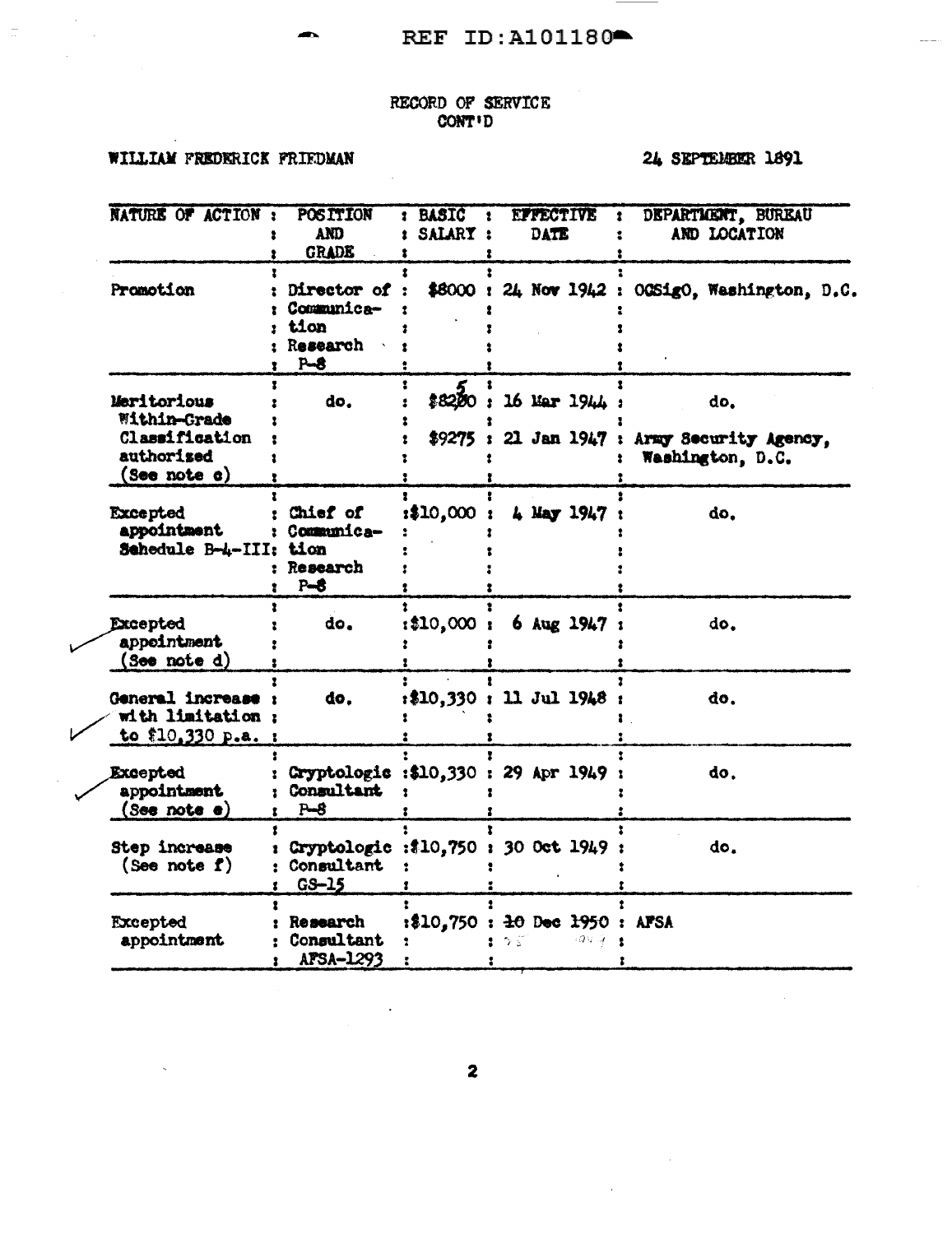| <u>REE ID ALOI 180 </u> |  |  |  |
|-------------------------|--|--|--|
|                         |  |  |  |

 $\mathbb{R}^3$ 

 $\bullet$ 

| <b>GARD II</b>                                                                                               |                |                                                        |                        |                                             | $C-ASA-116$ |                           |
|--------------------------------------------------------------------------------------------------------------|----------------|--------------------------------------------------------|------------------------|---------------------------------------------|-------------|---------------------------|
| LAST NAME - F-IRST NAME - MIDDLE INITIAL<br><b>FRIEDMAN, WILLIAM F.</b>                                      |                |                                                        | Sp. Asst to Chief. ASA |                                             |             |                           |
| ADDRESS AND TELEPHONE NUMBER<br>424 N. Geo. Mason Dr., Arl., Va. Gl 8996<br><b>CHANGE:</b><br><b>CHANGE:</b> |                |                                                        | <b>DRAFT STATUS</b>    | PHYSICAL LIMITATIONS (From WD<br>Form $911$ |             |                           |
| <b>EMERGENCY ADDRESSEE (Name and address)</b>                                                                |                |                                                        |                        | <b>RELATIONSHIP</b>                         |             | TELEPHONE NO.             |
| Mrs. Elizabeth S. Friedman, same address as abeve                                                            |                |                                                        |                        | Wife                                        |             | G1 8996                   |
|                                                                                                              |                | <b>SERVICE RECORD</b>                                  |                        |                                             |             |                           |
| NATURE OF ACTION                                                                                             | EFFECTIVE DATE | POSITION TITLE, GRADE AND STEP                         |                        | PAY RATE                                    |             | ORGANIZATION AND LOCATION |
| Excepted Appeintment                                                                                         | $1$ May $49$   |                                                        | Cryptologic Consultant |                                             |             | $P-5$ \$10,330 p.a. AS-14 |
| <u>itep Inerease</u>                                                                                         | 10-30-49       |                                                        |                        | $G5 - 15$                                   | 310,500 p.4 |                           |
| <b>Excepted Appointment</b>                                                                                  | 25 Lec 49      | n                                                      | Ħ                      | GS-15                                       |             | $310750 p.a. AFSA-14$     |
|                                                                                                              |                |                                                        |                        |                                             |             |                           |
|                                                                                                              |                |                                                        |                        |                                             |             |                           |
|                                                                                                              |                |                                                        |                        |                                             |             |                           |
|                                                                                                              |                |                                                        |                        |                                             |             |                           |
|                                                                                                              |                |                                                        |                        |                                             |             |                           |
|                                                                                                              |                |                                                        |                        |                                             |             |                           |
| WD FORM<br>80<br>130845                                                                                      | ree use        | <b>EMPLOYEE RECORD CARD</b><br>BY GPERATING GPFICIALS) |                        |                                             |             |                           |